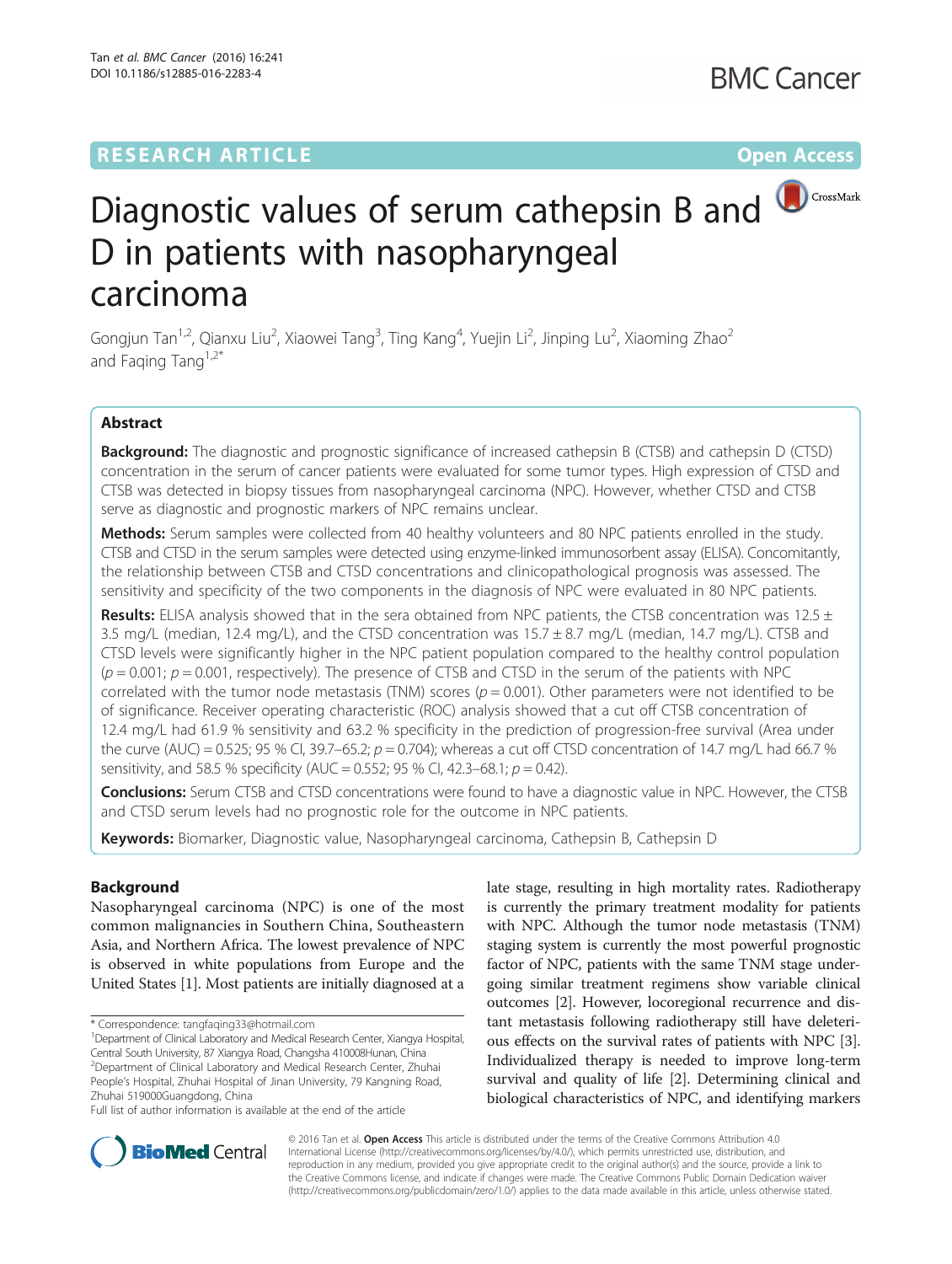that can predict prognosis might make individualization of treatment possible [\[4](#page-5-0)].

Cathepsins are a class of globular proteases that were initially described as intracellular peptide hydrolases, although several cathepsins also have extracellular functions [[5](#page-5-0)]. Cathepsins become proteolytically activated when attached to other cell surface proteins [\[6](#page-5-0)]. This extracellular activity enables cancer cell invasion of surrounding tissues, blood, and lymph vessels, and metastasis to distant sites. Numerous studies have shown a correlation between cathepsin proteolytic activity and neoplastic transformation, tumor invasion, and metastasis through the destruction of extracellular matrix components and basement membranes [[7](#page-5-0)]. Elevated cathepsin B (CTSB) and cathepsin D (CTSD) levels were detected in primary and metastatic tumor tissues of various cancer types [[8](#page-5-0)]. Elevation of CTSB and CTSD levels in biological fluid has been observed in patients with inflammatory diseases and many cancers. CTSB and CTSD are members of the cathepsin family. CTSB is a lysosomal cysteine protease of the papain family of enzymes that function as endopeptidases and exopeptidases [[9\]](#page-5-0). CTSD is from the family of aspartic proteases that function in intracellular catabolism at lysosomal compartments; other physiological effects include hormone and antigen processing [[10](#page-5-0), [11\]](#page-5-0). While they can both degrade laminin, fibronectin, collagen, and other extracellular matrix components, and promote the formation of tumor blood vessels [\[12\]](#page-5-0), there is no similarity in their amino acid sequences. Our previous studies showed that CTSB and CTSD are highly expressed in NPC metastatic tissues, and they increased cell motility and invasion, and promoted NPC tumor metastasis [[13\]](#page-5-0). Therefore, we speculate that CTSB and CTSD may be biomarkers of NPC metastasis, and could be of prognostic significance for NPC metastasis. In this study, we detected the concentrations of CTSB and CTSD in the sera of NPC patients and healthy controls using ELISA, analyzed the correlation of CTSB and CTSD concentrations with NPC progression, and evaluated the diagnostic significance of serum CTSB and CTSD concentrations for NPC patients. Our results showed that serum CTSB and CTSD concentrations are of diagnostic significance for NPC patients; however, they have no prognostic value in NPC patient outcomes.

#### Methods

The study protocol was approved by Ethical Committee at Zhuhai Hospital of Jinan University, and the written informed consent was obtained from each patients and control subjects. The participants declared that their sample and data are only used for this research in the signed informed consent, and the data could not be

used in other research. The procedures of the study followed were in accordance with the ethical standards of the committee on human experimentation of the institution.

#### Patient samples

Eighty consecutive NPC patients (52 men and 28 women) with a median age of 45 years (range, 16–77), admitted to Sun Yat-sen University Cancer Center between February 2011 and December 2012, were enrolled in this study. The patients' characteristics with respect to age, sex, and ethnic origin were recorded. All of the enrolled patients were uniformly given a routine diagnostic work up constituted of a detailed clinic head and neck examination, nasopharyngoscopy, and the histological and cytological examination of tumor tissue. Tumor histology and stages were classified according to the World Health Organization (WHO) classification and the TNM staging system of Union for International Cancer Control (UICC), respectively. The concentrations of bilirubin, hepatic enzymes, and markers of renal function were also analyzed. The control group consisted of 40 healthy relatives of the NPC patients (20 men and 20 women), with a median age of 45 years (range, 20–78 years), and no known diseases.

#### Sample collection

Blood samples were obtained from fasting subjects under standard conditions. During the study period, blood samples were collected by venipuncture from the healthy control and patient population everyday between 9: 00 AM and 10: 00 AM. Samples were clotted at 4–8 °C, and then centrifuged at 3000 rpm for 10 min. The collected serum was distributed in aliquots of 500 μL each, and stored at − 80 °C until required.

#### Reagents and kits

Chemical reagents used in the preparation of phosphatebuffered saline (PBS), including NaCl, KCl,  $Na<sub>2</sub>HPO<sub>4</sub>$ , and  $KH_{2}PO_{4}$ , were purchased from Sigma-Aldrich (St.Louis, MO). These salts were dissolved in 800 mL of distilled water, and the pH adjusted to7.4 with HCl. Distilled water was added up to a final volume of 1 L. The resultant  $1 \times PBS$  should have a final concentration of 10 mM PO $_4^{3-}$ , 137 mM NaCl, and 2.7 mM KCl. CTSB and CTSD enzyme-linked immunosorbent assay (ELISA) kits were purchased from Wuhan Eiaab Science Co. Ltd (Hubei, China).

#### Measurement of CTSB and CTSD

Using commercial CTSB and CTSD ELISA kits, CTSB and CTSD detection was performed according to the manufacturer's instructions. All samples were detected simultaneously. Serum concentrations of CTSB and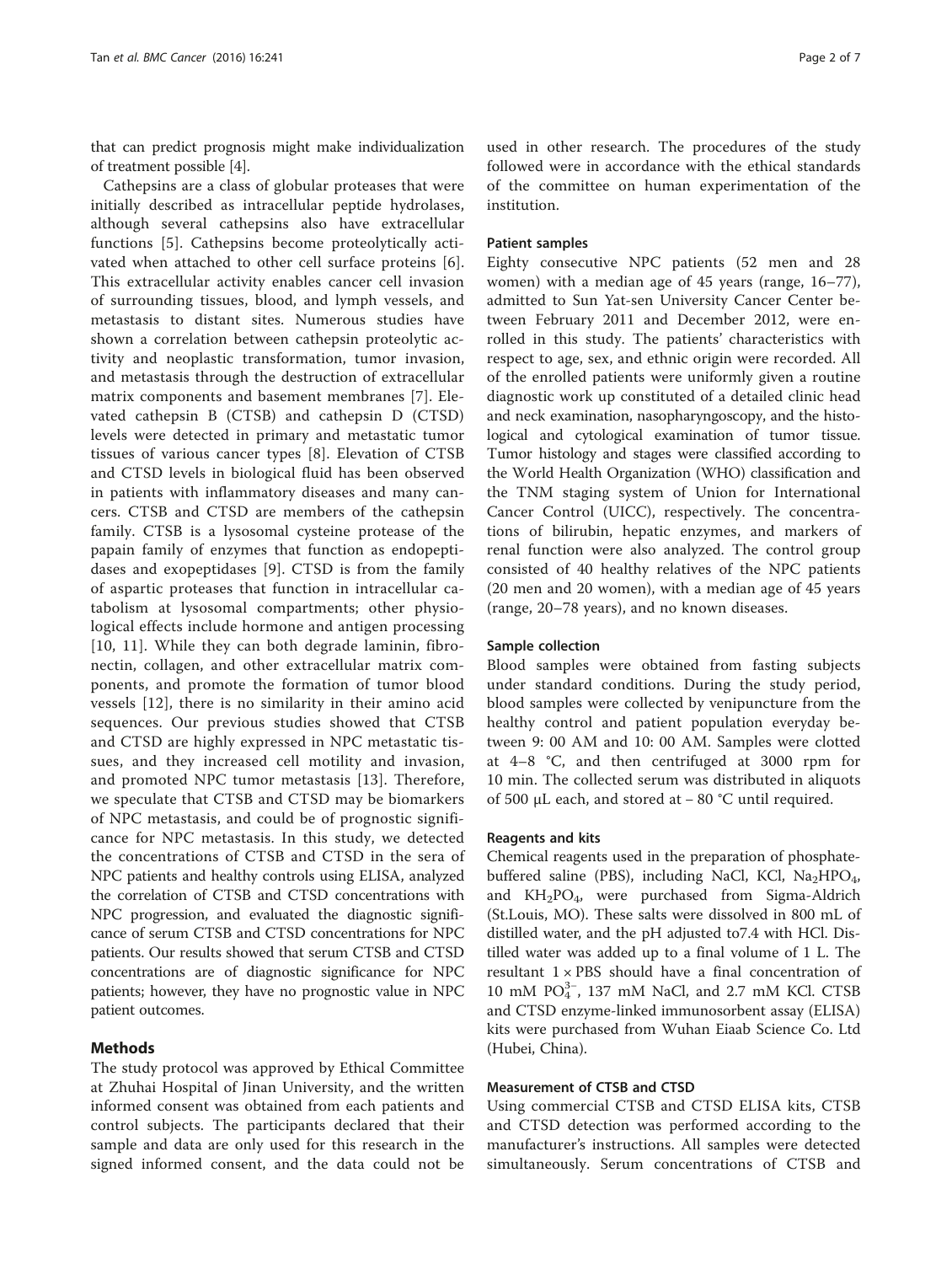CTSD were determined using standard curves and expressed as units per liter (mg/L). The linear ranges for CTSB and CTSD were 0–50 mg/L and 0–100 mg/L, respectively.

#### Statistical analysis

The group differences were assessed using nonparametric tests. Median concentrations of CTSB and CTSD in the patient and healthy control groups were compared using Mann–Whitney  $U$  test. Using the median values as cut off values for both markers, the receiver operating characteristic (ROC) analysis was performed. The significance of serum CTSB and CTSD concentrations in the prediction of progression-free survival (PFS) was evaluated by univariate analysis. Survival curves were constructed using the Kaplan–Meier method, and compared with log-rank tests. Factors predictive of relapse were analyzed by both univariate and multivariate analyses using a Cox proportional hazards model. Multivariate p values were used to characterize the independence of these factors. The relationship between survival time and each independent factor was quantified by calculating the 95 % confidence interval (CI). All  $p$  values were two-sided, and  $p$  values < 0.05 were considered statistically significant. All statistical analyses were performed using SPSS 17.0.

#### Results

The median ages for the control and patient groups were 40 years (range, 23–71) and 52.5 years (range, 18–86), respectively. Among 80 patients, 22 (27.5 %) had stage II, 25 (31.25 %) had stage III, and 33 (41.25 %) had stage IV diseases. Seventy patients (87.5 %) were diagnosed with undifferentiated carcinoma. Sixty-eight patients (85.0 %) completed radical radiotherapy. Demographic, disease, treatment, and relapse characteristics of the patients are summarized in Table 1.

CTSB and CTSD were identified to be associated with various cancer types [\[8](#page-5-0)], and we previously showed that CTSB and CTSD play important roles in NPC development and metastasis [[13\]](#page-5-0). To evaluate the value of CTSB and CTSD in the clinical diagnosis of NPC, at first, CTSB and CTSD were detected in the sera of NPC patients and the healthy population. The results showed that median serum CTSB was  $12.5 \pm 3.5$  mg/L in the NPC group and  $2.5 \pm 1.4$  mg/L in the healthy control; while CTSD concentration was  $15.7 \pm 8.7$  mg/L in the NPC group and  $2.7 \pm 0.8$  mg/L in the healthy control population. CTSB and CTSD were significantly higher in the NPC group than in the healthy control group  $(p < 0.001)$  (Table [2](#page-3-0)).

The associations between CTSB and CTSD concentrations and patients' clinical characteristics were further analyzed. The data showed a significant relationship

| <b>Table 1</b> Demographic, disease, treatment and relapse    |
|---------------------------------------------------------------|
| characteristics of the patients with nasopharyngeal carcinoma |

| Variables                | Number (%) |  |
|--------------------------|------------|--|
| Median Age (min-max)     | 45 (16-77) |  |
| Sex                      |            |  |
| Men                      | 52 (65)    |  |
| Women                    | 28 (35)    |  |
| Stage                    |            |  |
| $\mathbf{  }$            | 22 (27.5)  |  |
| $\mathbf{III}$           | 25 (31.25) |  |
| $\mathsf{IV}$            | 33 (41.25) |  |
| Pathology                |            |  |
| Differentiated           | 10 (12.5)  |  |
| Undifferentiated         | 70 (87.5)  |  |
| Treatment                |            |  |
| Yes                      | 68 (85)    |  |
| No                       | 12 (15)    |  |
| Relapse                  |            |  |
| None                     | 56 (70)    |  |
| Distant                  | 12 (15)    |  |
| Locoregional             | 6(7.5)     |  |
| Distant and Locoregional | 6(7.5)     |  |

between CTSB and CTSD concentrations and TNM grade ( $p = 0.0001$  and  $p = 0.002$ , respectively). We did not observe any significant relationships between CTSB and CTSD concentrations, and patient age, sex, viral capsid antigen (VCA)-IgA, alcohol intake, and smoking status (Table [3](#page-3-0)).

The significance of CTSB and CTSD concentrations in the prediction of NPC progression-free survival (PFS) was assessed. The median follow-up period for NPC patients was 24 months. During follow-up, 24 patients developed disease recurrence, including 12 with distant metastasis, 6 with local regional relapse, and 6 with both (Table 1). The 1-year PFS rate was 78.5 %, whereas the median PFS was 25.6 months (min–max: 1.8–46.5). For each of the two parameters, overall survival was compared in patients with levels below, and equal to or above the median. We used ROC analysis to evaluate the prognostic significance of CTSB and CTSD concentrations for PFS, and identified that a CTSB cutoff value of 12.4 mg/L had a sensitivity of 61.9 % and a specificity of 63.2 % (AUC = 0.525;95 % CI, 39.7–65.2;  $p = 0.704$ ) (Fig.[1\)](#page-4-0), whereas a CTSD cutoff value of 14.7 mg/L had a sensitivity of 66.7 % and a specificity of 58.5 % (AUC = 0.552; 95 % CI, 42.3–68.1;  $p = 0.42$ ) (Fig[.2](#page-4-0)). However, they were not significant prognostic factors for PFS. Univariate analysis also showed that clinical stage ( $p = 0.5$ ), patient age ( $p = 0.7$ ), sex ( $p =$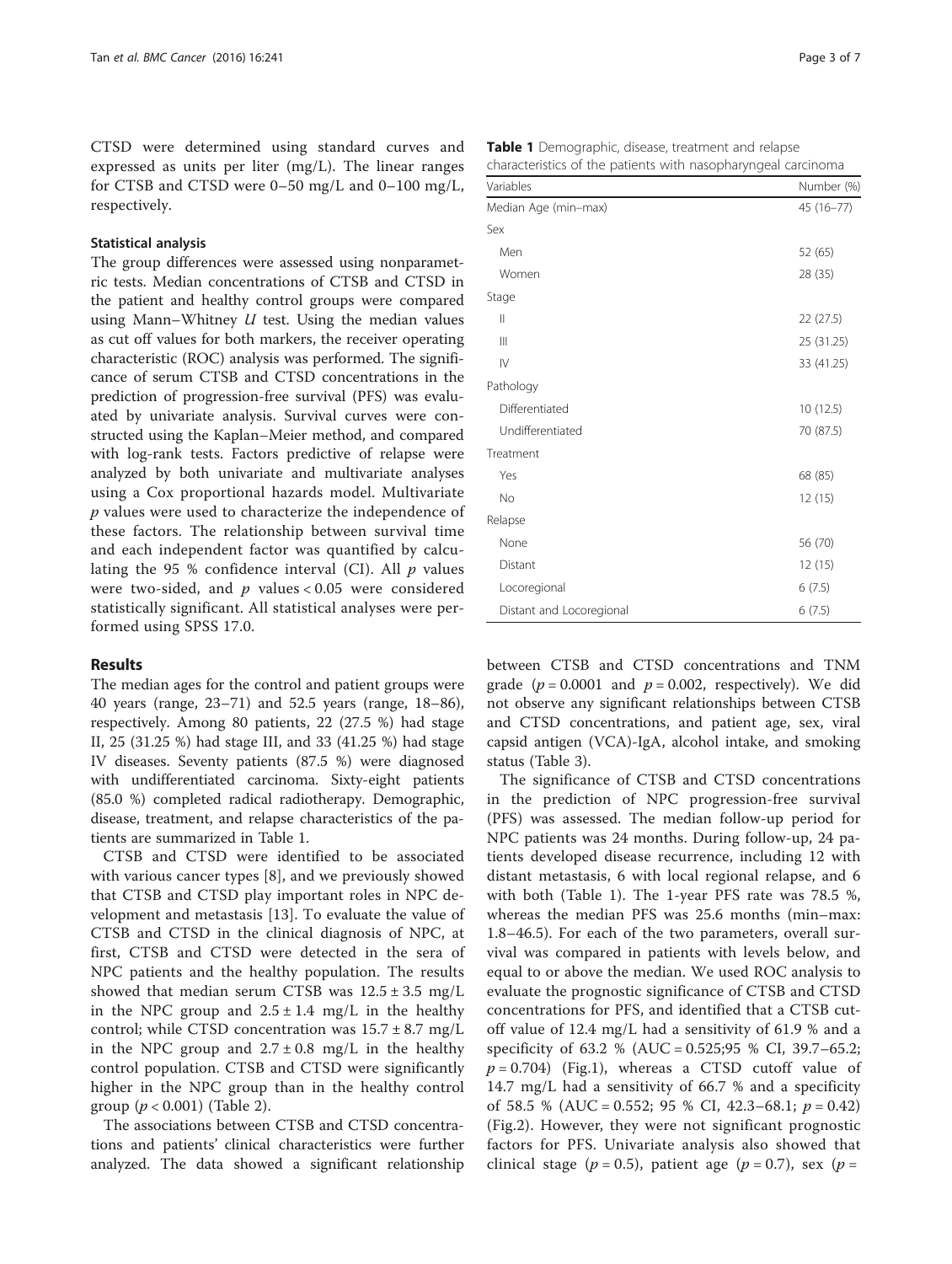|             | Patients $(n = 80)$ |                  | Controls $(n = 40)$ |                  | p value |
|-------------|---------------------|------------------|---------------------|------------------|---------|
|             | Mean $(\pm SD)$     | Median (min-max) | Mean $(\pm SD)$     | Median (min-max) |         |
| CTSB (mg/L) | $12.5 \pm 3.5$      | $12.4(4.4-25.6)$ | $2.5 \pm 1.4$       | $2.1(0.6-5.0)$   | 0.001   |
| CTSD (mg/L) | $15.7 \pm 8.7$      | $14.7(2 - 42.3)$ | $2.7 \pm 0.8$       | $2.8(1.3-3.7)$   | 0.001   |

<span id="page-3-0"></span>Table 2 Serum CTSB and CTSD concentrations of the patients with nasopharyngeal carcinoma and the healthy population

Notes: CTSB cathepsin, B CTSD cathepsin D, SD standard deviation

0.9), VCA-IgA ( $p = 0.7$ ), and smoking status ( $p = 0.9$ ) were not associated with PFS. Similarly, multivariate analysis showed that serum CTSB or CTSD concentrations were not of prognostic significance for PFS (Table [4](#page-4-0)).

#### **Discussion**

A number of clinical studies have been performed to evaluate the diagnostic and prognostic significance of elevated CTSB and CTSD concentrations in tumor cytosols [[14](#page-5-0)]. It was shown that patients with higher concentration or increased proteolytic activity of CTSB in primary lung tumors exhibited significantly higher risk of recurrence or death compared to patients with a low concentration of the enzyme [\[15](#page-5-0)]. CTSD and CTSB activities in the sera of patients with urothelial bladder cancer were identified to be directly proportional to disease severity, and were significantly higher compared to those of the control group [\[16\]](#page-5-0). The elevation of CTSB and CTSD concentrations was shown in the sera of patients with some tumor types, including colorectal cancer, and bladder cancer [\[16](#page-5-0), [17](#page-5-0)]. We previously showed that CTSD and CTSB are highly expressed in NPC tissue biopsies [[13](#page-5-0)]. However, whether CTSD and CTSB serve as diagnostic markers of NPC has not been investigated. In this study, we detected the CTSD and CTSB concentrations in the sera of NPC patients and healthy controls, and analyzed the relationship between CTSB and CTSD concentrations and the occurrence of NPC. Our data showed that the CTSB and CTSD concentrations were higher in the sera of the NPC patients than in those of the healthy controls. Based on these results, we speculated that CTSB and CTSD concentrations might increase with the progression of NPC. In order to validate, we comparatively assessed the relationship of CTSB and CTSD with the NPC TNM grade for significance. The results showed that the concentrations of CTSB and CTSD increase with increasing TNM grade.

Table 3 Relationships between serum CTSB and CTSD concentrations and clinicopathological characteristics of patients with nasopharyngeal carcinoma

| Variables                                                                           | Number | CTSB (mg/L)         | $P$ value | CTSD (mg/L)        | $p$ value |
|-------------------------------------------------------------------------------------|--------|---------------------|-----------|--------------------|-----------|
|                                                                                     |        | Median (min-max)    |           | Median (min-max)   |           |
| Sex                                                                                 |        |                     |           |                    |           |
| Men                                                                                 | 52     | 12.4 (4.4-25.6)     | 0.823     | $16.6(2-42.3)$     | 0.153     |
| Women                                                                               | 28     | $12.0 (8.0 - 19.0)$ |           | $2.7(4.6-29.1)$    |           |
| Age, years                                                                          |        |                     |           |                    |           |
| $\leq 45$                                                                           | 42     | $11.9(4.4 - 25.6)$  | 0.855     | $15.3(3.8-42.3)$   | 0.086     |
| >45                                                                                 | 38     | $12.5(7.8-19.0)$    |           | $14.4(2-28.7)$     |           |
| Smoking                                                                             |        |                     |           |                    |           |
| Yes                                                                                 | 55     | $12.4(6.5-25.6)$    | 0.583     | 14.7 (3.8-42.3)    | 0.519     |
| No                                                                                  | 25     | 12.5 (4.4-19.0)     |           | $15.5(2-29.6)$     |           |
| Alcohol intake                                                                      |        |                     |           |                    |           |
| Yes                                                                                 | 57     | $12.5(5.0-25.6)$    | 0.675     | 14.4 (4.2-42.3)    | 0.985     |
| <b>No</b>                                                                           | 23     | $12.4(4.4-17.5)$    |           | $15.3$ $(2-33.4)$  |           |
| TNM grade                                                                           |        |                     |           |                    |           |
| $\vert + \vert \vert$                                                               | 22     | $9.2(4.4 - 17.3)$   | 0.0001    | $8.7(2.0-24.7)$    | 0.002     |
| $\left\vert \right\vert \right\vert +\left\vert \right\vert \left\vert \right\vert$ | 58     | $13.1 (8.9 - 25.6)$ |           | 15.7 (2.8-42.60)   |           |
| EBV/VCA-IgA                                                                         |        |                     |           |                    |           |
| $\leq 1:160$                                                                        | 44     | $11.9(6.5 - 25.6)$  | 0.693     | $14.9(4.2 - 33.4)$ | 0.441     |
| $\geq 1:320$                                                                        | 36     | $12.6(4.4-19.0)$    |           | 12.6 (2.0-42.6)    |           |

Notes: CTSB cathepsin B, CTSD cathepsin D, TNM tumor node metastasis, EBV Epstein-Barr virus, VCA-IgA viral capsid antigen IgA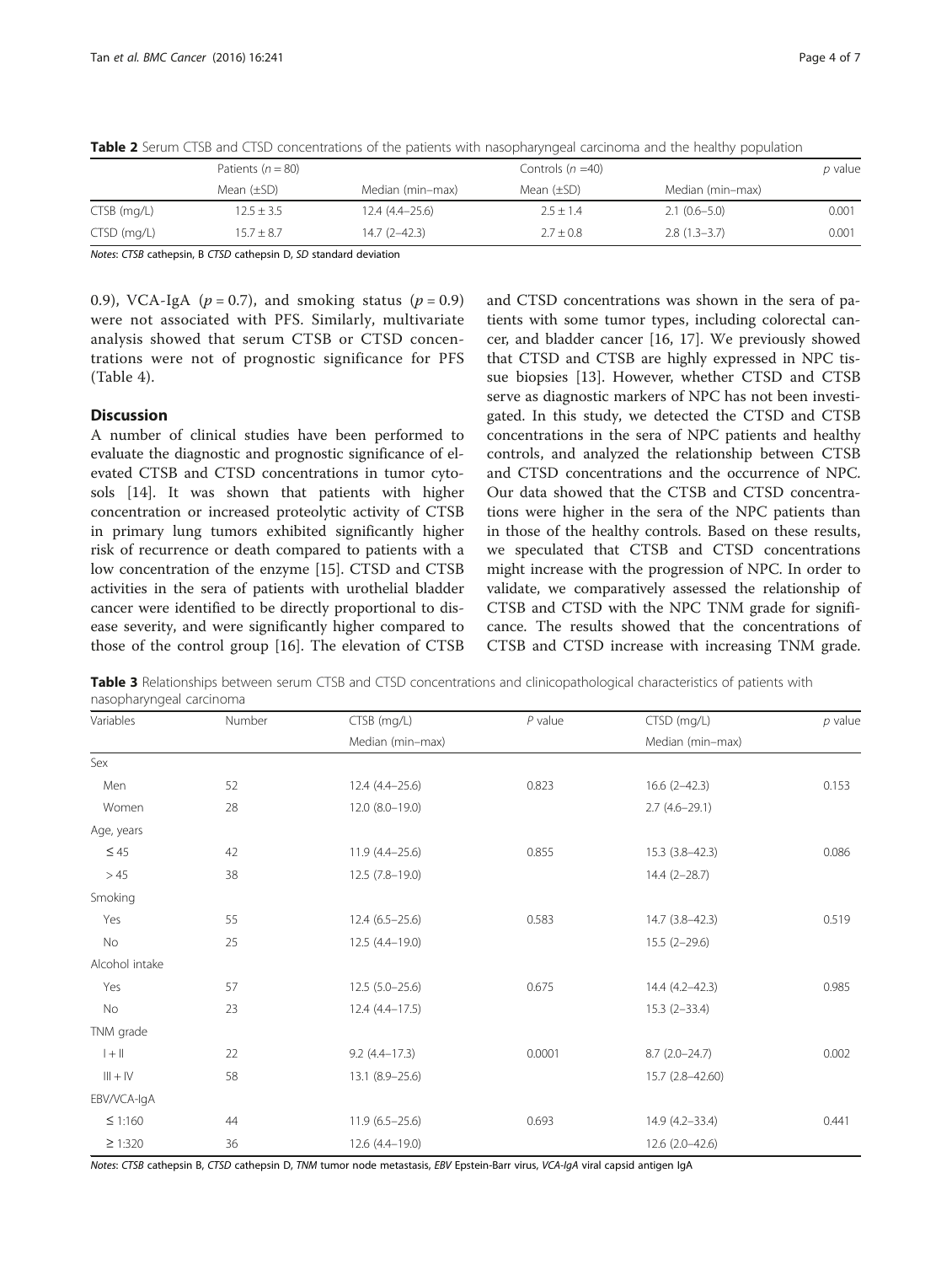

<span id="page-4-0"></span>

We hypothesize that CTSB and CTSD might serve as candidate biomarkers of NPC.

Retrospective immunohistochemical analysis showed that lung cancer patients with upregulated CTSB tend to have higher rates of hematogenous and intrapulmonary metastases [[18\]](#page-5-0). CTSB activity is significantly elevated in a variant of B16 melanoma with tumor cells of high metastatic potential [\[19](#page-5-0)]. Intense expression of CTSD in high-grade carcinomas might be an indicator of invasive potential and aggressive behavior [\[20\]](#page-5-0). Among the patients with positive lymph nodes, those with tumor cells immunopositive for CTSD had a higher risk of relapse



Table 4 Univariate and multivariate analyses of CTSB and CTSD for prognosis of patients with nasopharyngeal carcinoma

| Variables        | Number | Median<br>PFS | Univariate analysis | Multivariate<br>analysis |           |
|------------------|--------|---------------|---------------------|--------------------------|-----------|
|                  |        | (months)      | $p$ value           | $p$ value                | <b>RR</b> |
| <b>CTSB</b>      |        |               |                     |                          |           |
| $> 12.4$ mg/l    | 42     | 37.0          | 0.699               | 0.878                    | 0.938     |
| $\leq$ 12.4 mg/l | 38     | 37.8          |                     |                          |           |
| <b>CTSD</b>      |        |               |                     |                          |           |
| $> 14.7$ mg/l    | 39     | 35.9          | 0.216               | 0.341                    | 1.524     |
| $\leq$ 14.7 mg/l | 41     | 38.6          |                     |                          |           |
| Sex              |        |               |                     |                          |           |
| Men              | 54     | 37.2          | 0.902               | 0.566                    | 1.286     |
| Women            | 26     | 35.8          |                     |                          |           |
| Age              |        |               |                     |                          |           |
| $\leq$ 45 years  | 40     | 37.3          | 0.699               | 0.779                    | 0.892     |
| $>45$ years      | 40     | 37.5          |                     |                          |           |
| TNM stage        |        |               |                     |                          |           |
| $ + $            | 20     | 39.1          | 0.454               | 0.556                    | 1.376     |
| $III + IV$       | 60     | 36.4          |                     |                          |           |
| VCA-IgA          |        |               |                     |                          |           |
| ≤ 1:160          | 45     | 37.5          | 0.735               | 0.769                    | 1.265     |
| $\geq 1:320$     | 35     | 36.8          |                     |                          |           |
| Smoking          |        |               |                     |                          |           |
| Yes              | 55     | 36.6          | 0.913               | 0.991                    | 0.995     |
| No               | 25     | 37.9          |                     |                          |           |

Notes: CTSB cathepsin B, CTSD cathepsin D, PFS progression-free survival, RR relative risk, TNM tumor node metastasis, EBV Epstein-Barr virus, VCA-IgA viral capsid antigen-IgA

[[21\]](#page-5-0). Determination of CTSD status in breast cancer patients might help identify those with different risk levels of relapse [[22](#page-5-0)]. Our previous work suggests that CTSB and CTSD are associated with NPC metastasis [\[13](#page-5-0)]. Next, we analyzed whether CTSB and CTSD concentrations increase in the sera of metastatic NPC patients. The data showed that CTSB and CTSD levels were significantly higher in the sera of patients with metastatic NPC than in the sera of patients with no metastasis. Therefore, the detection of CTSB and CTSD concentrations might indicate the prognosis for NPC metastasis.

Epstein-Barr virus (EBV) infection is an important etiological factor for NPC [\[23](#page-5-0)]. EBV serological tests, including IgA for early antigen (EA) and VCA, have been used for NPC detection for a long time [[24,](#page-5-0) [25](#page-6-0)]. We analyzed whether CTSB and CTSD concentrations are related to EBV infection in NPC patients. We did not observe any significant relationship between CTSB and CTSD concentrations, and EBV infection. We did not yet identify any relationship between CTSB and CTSD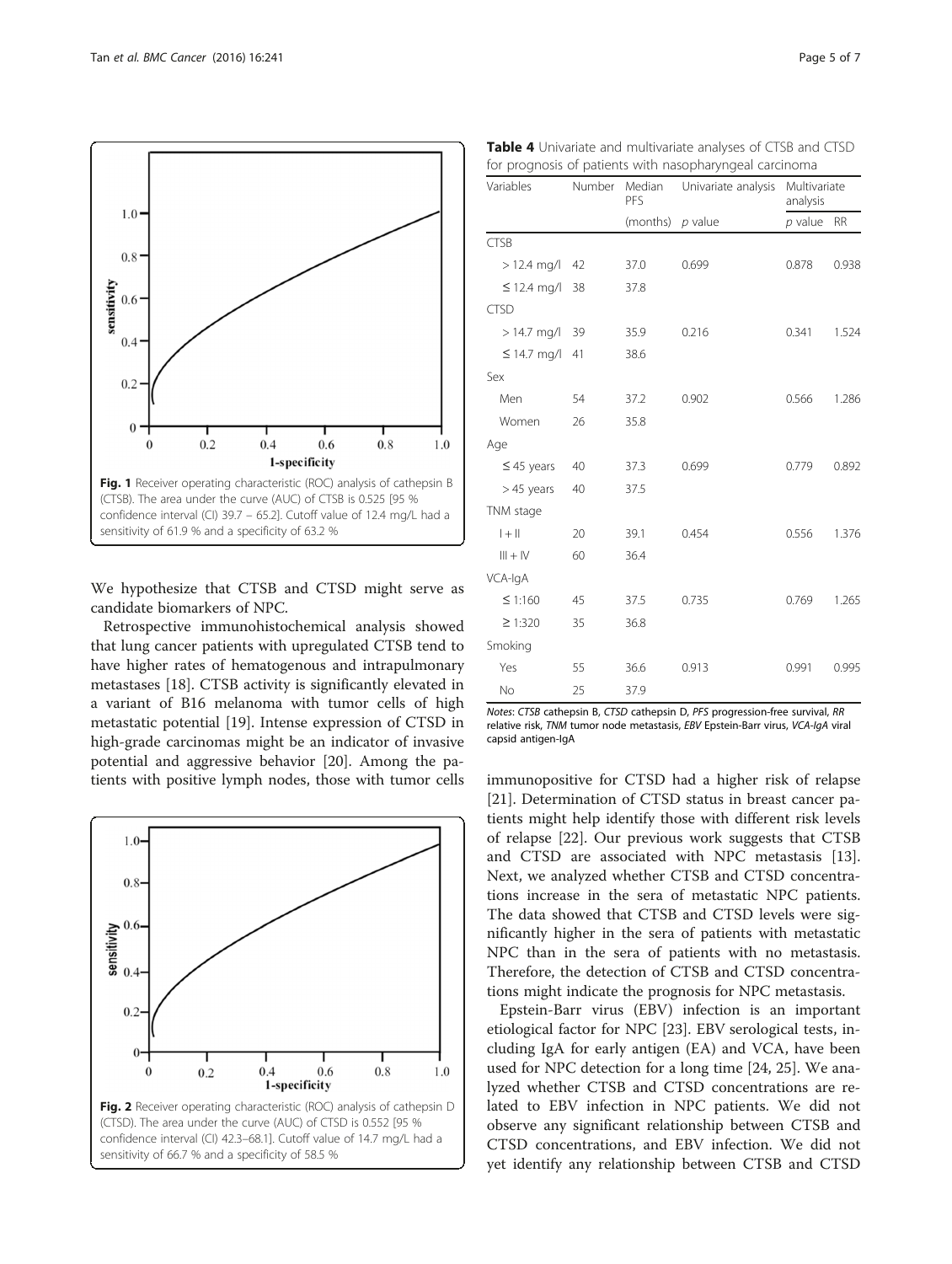<span id="page-5-0"></span>concentrations, and patient age, sex, alcohol intake, and smoking status.

CTSB and CTSD expression was detected in NPC and normal nasopharyngeal epithelial tissues, and the results showed that CSTB and CTSD expression levels were significantly higher in the NPC tissues compared to the normal nasopharyngeal epithelial tissues. Further analysis showed that the upregulation of CTSB or CTSD was significantly correlated with lymph node metastasis, advanced clinical stage, recurrence, distant metastasis, and poor prognosis [13, [26\]](#page-6-0). Altogether, it is suggested that the serum concentrations of CTSB and CTSD might be potential biomarkers of NPC. Unfortunately, data enabling a definitive discrimination is currently not available.

#### Conclusions

In summary, serum CTSB and CTSD concentrations were significantly higher in patients with advanced NPC, indicating that they could be diagnostic biomarkers of NPC. CTSB and CTSD serum levels are of prognostic significance in NPC progression. Future prospective studies with larger patient numbers and longer followup periods are required to further evaluate the prognostic significance of these potential biomarkers.

#### Abbreviations

AUC: area under the curve; CI: confidence intervals; CTSB: cathepsin B; CTSD: cathepsin D; EA-IgA: IgA for early antigen; EBV: Epstein-Barr virus; ELISA: enzyme-linked immunosorbent assay; NPC: nasopharyngeal carcinoma; PBS: phosphate-buffered saline; PFS: progression-free survival; ROC: receiver operating characteristic; TNM: tumor node metastasis; VCA-IgA: viral capsid antigen IgA..

#### Competing interests

The authors declare that they have no competing interest.

#### Authors' contributions

GJT and XWT performed ELISA assays and drafted the manuscript. QXL and TK selected the patients and collected the blood samples. YJL and JPL were responsible for statistical analyses and revised the manuscript. XMZ and FQT were involved in the study design and discussion of the results, as well as the critical review of the manuscript. All authors read and approved the final manuscript.

#### Funding

This work was supported by the National Natural Science Foundation of China (81372282, 81402368, 81402265, and 81502346), Natural Science Foundation of Guangdong (S2013010013360), Fundamental Research Funds for the Guangdong Province (2011B061300053), Zhuhai Best Medical Instrument Appliance Inc., and the Foundation of State Key Laboratory of Oncology in South China (HN2011-04).

#### Author details

<sup>1</sup> Department of Clinical Laboratory and Medical Research Center, Xiangya Hospital, Central South University, 87 Xiangya Road, Changsha 410008Hunan, China. <sup>2</sup>Department of Clinical Laboratory and Medical Research Center, Zhuhai People's Hospital, Zhuhai Hospital of Jinan University, 79 Kangning Road, Zhuhai 519000Guangdong, China. <sup>3</sup>Metallurgical Science and Engineering, Central South University, 21 Lushan South Road, Changsha 410083, China. <sup>4</sup>State Key Laboratory of Oncology in South China, Sun Yat-sen University Cancer Center, Guangzhou, China.

#### Received: 26 April 2015 Accepted: 15 March 2016 Published online: 19 March 2016

#### References

- 1. Leung TW, Tung SY, Sze WK, Wong FC, Yuen KK, et al. Treatment results of 1070 patients with nasopharyngeal carcinoma: an analysis of survival and failure patterns. Head Neck. 2005;27:555–65.
- 2. Tatsumi-Tamori A, Yoshizaki T, Miwa T, Furukawa M. Clinical evaluation of staging system for nasopharyngeal carcinoma: comparison of fourth and fifth editions of UICC TNM classification. Ann Otol Rhinol Laryngol. 2000;109:1125–9.
- 3. Lee AW, Poon YF, Foo W, Law SC, Cheung FK, Chan DK, et al. Retrospective analysis of 5037 patients with nasopharyngeal carcinoma treated during 1976-1985: overall survival and patterns of failure. Int J Radiat Oncol Biol Phys. 1992;23:261–70.
- 4. Lv X, Xiang YQ, Cao SM, Qian CN, Li NW, Guo L, et al. Prospective validation of the prognostic value of elevated serum vascular endothelial growth factor in patients with nasopharyngeal carcinoma: more distant metastases and shorter overall survival after treatment. Head Neck. 2011;33:780–5.
- 5. Kuester D, Lippert H, Roessner A, Krueger S. The cathepsin family and their role in colorectal cancer. Pathol Res Pract. 2008;204:491–500.
- 6. Joyce JA, Hanahan D. Multiple roles for cysteine cathepsins in cancer. Cell Cycle. 2004;3:1516–9.
- 7. Kayser K, Richter N, Hufnagl P, Kayser G, Kos J, Werle B. Expression, proliferation activity and clinical significance of cathepsin B and cathepsin L in operated lung cancer. Anticancer Res. 2003;23:2767–72.
- 8. Tan GJ, Peng ZK, Lu JP, Tang FQ. Cathepsins mediate tumor metastasis. World J Biol Chem. 2013;4:91–101.
- 9. Mort JS, Buttle DJ. Cathepsin B. Int J Biochem Cell Biol. 1997;29:715–20.
- 10. Dean RT. Direct evidence of importance of lysosomes in degradation of intracellular proteins. Nature. 1975;257:414–16.
- 11. Fusek M, Vetvicka V. Dual role of cathepsin D: ligand and protease. Biomed Pap Med Fac Univ Palacky Olomouc Czech Repub. 2005;149:43–50.
- 12. Lively S, Schlichter LC. The microglial activation state regulates migration and roles of matrix-dissolving enzymes for invasion. J Neuroinflammation. 2013;10:1742–2094.
- 13. Li Y, Lu J, Peng Z, Tan G, Liu N, Huang D, et al. N,N'-dinitrosopiperazinemediated AGR2 is involved in metastasis of nasopharyngeal carcinoma. PLoS One. 2014;9(4):e92081.
- 14. Schmitt M, Janicke F, Moniwa N, Chucholowski N, Pache L, Graeff H. Tumorassociated urokinase-type plasminogen activator: biological and clinical significance. Biol Chem Hoppe Seyler. 1992;373:611–22.
- 15. Werle B, Kraft C, Lah TT, Kos J, Schanzenbacher U, Kayser K, et al. Cathepsin B in infiltrated lymph nodes is of prognostic significance for patients with nonsmall cell lung carcinoma. Cancer. 2000;89:2282–91.
- 16. Guszcz T, Swieczkowska M, Milewska E, Gorodkiewicz E, Kozlowski R, Roszkowska-Jakimiec W. Cathepsin D and B activity in the serum of patients with urothelial bladder cancer. Pol Merkur Lekarski. 2014;36:386–8.
- 17. Kos J, Nielsen HJ, Krasovec M, Christensen IJ, Cimerman N, Stephens RW, et al. Prognostic values of cathepsin B and carcinoembryonic antigen in sera of patients with colorectal cancer. Clin Cancer Res. 1998;4:1511–16.
- 18. Fujise N, Nanashima A, Taniguchi Y, Matsuo S, Hatano K, Matsumoto Y, et al. Prognostic impact of cathepsin B and matrix metalloproteinase-9 in pulmonary adenocarcinomas by immunohistochemical study. Lung Cancer. 2000;27:19–26.
- 19. Sloane BF, Dunn JR, Honn KV. Lysosomal cathepsin B: correlation with metastatic potential. Science. 1981;212:1151–3.
- 20. Sivaranjini Y, Angadi P, Kumar G. Immuno-histochemical evaluation of Cathepsin D in malignant salivary gland carcinomas. Gulf J Oncolog. 2012;1:38.
- 21. Lentari I, Segas I, Kandiloros D. The importance of cathepsin's-D tissular detection in laryngeal squamous cell carcinoma. Acta Otorhinolaryngol Belg. 2002;56:383.
- 22. Markicevic M, Kanjer K, Mandusic V, Buta M, Neskovic-Konstantinovic Z, Nikolic-Vukosavljevic D. Cathepsin D as an indicator of clinical outcome in early breast carcinoma during the first 3 years of follow-up. Biomark Med. 2013;7:747–58.
- 23. Liu JP, Cassar L, Pinto A, Li H. Mechanisms of cell immortalization mediated by EB viral activation of telomerase in nasopharyngeal carcinoma. Cell Res. 2006;16:809–17.
- 24. Zeng Y, Zhang LG, Li HY, Jan MG, Zhang Q, Wu YC, et al. Serological mass survey for early detection of nasopharyngeal carcinoma in Wuzhou City. China Int J Cancer. 1982;29:139–41.